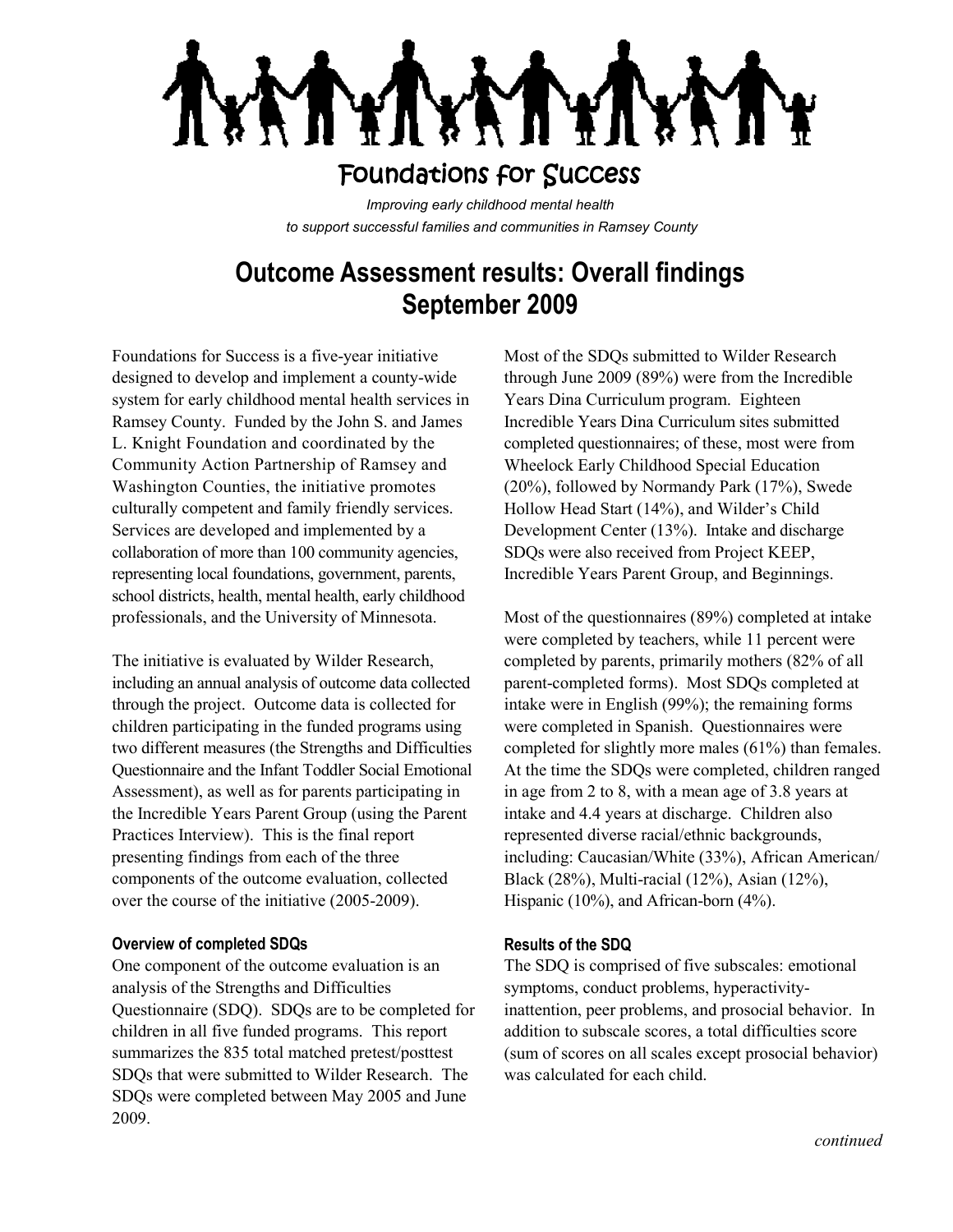All scores can further be classified into one of three clinical categories: normal, borderline, or abnormal. An abnormal total difficulties score can be used to identify children who may have mental health concerns.

Changes in scores from intake to discharge are based on individually matched cases (n=835). The major SDQ findings are as follows:

- Overall, children showed statistically significant improvements in all five domains of behavior assessed by the SDQ, including an improvement in their total difficulties score.
- Most children (50% to 84%) who were in the "normal" category on the subscales at intake maintained that status at discharge.
- Between 7 percent and 27 percent of children demonstrated clinical improvements from intake to discharge (i.e., they improved from "abnormal" to "normal" or "borderline," or from "borderline" to "normal").
- The largest clinical improvement was on the prosocial scale, in which 27 percent of children improved by at least one clinical category between intake and discharge.
- One-quarter of the children demonstrated improvement in their total difficulties scores, improving by at least one clinical category.
- Fifty-nine percent of children's total difficulties scores were "normal" at intake, compared to 72 percent at discharge.
- $\blacksquare$  The effect size for the peer problems, hyperactivity, and prosocial scales is moderate (.31 to .42), indicating the programs are most effective at improving these areas of behavior.
- Parents and teachers reported that fewer children had difficulties with emotions, concentration, behavior, or getting along with others at discharge (42%) compared to intake (54%).

### **Overview of completed ITSEAs**

A second component of the outcome evaluation involves the Infant Toddler Social Emotional Assessment (ITSEA), which is administered to parents of children ages birth to 3 at intake, every six months following intake, and at discharge. The ITSEA is used by the Beginning's Infant-Toddler Home Visiting program only. This report

summarizes the results of 31 matched ITSEAs (intake and most recent posttest) completed between September 2005 and June 2009.

Most of the children were male (70%), and they represented diverse racial and ethnic groups, including: African American (38%), Caucasian (28%), Multi-racial (18%), African born (6%), Hispanic (5%), and Native American (2%). Children's mean age at intake was 26 months, and 34 months at discharge.

#### **Results of the ITSEA**

The ITSEA is comprised of four domains of behavior: externalizing problems, internalizing problems, dysregulation, and competence, each of which includes 3 to 6 subscales. Scores identified as being "of concern" identify children who are at risk for delayed, deficient, or deviant behavior relative to their same age and sex peers in their development of the capacity to regulate behaviors and emotions, and their development of social-emotional competencies.

Changes in scores from intake to discharge are based on individually matched cases (n=17-31, depending on the subscale). The major ITSEA findings are as follows:

- There was no significant change in children's scores from intake to most recent posttest in any domain with the exception of competence, which declined over time; competence levels fell into the "of concern" range at both intake and discharge. It should be noted that the finding is based on a small N and may be due to an increased awareness among parents, following their child's participation in the program, of what actually constitutes socially appropriate, "competent" behavior.
- Children's average scores on the externalizing domain fell into the "clinical" range at both intake and discharge, while scores on the dysregulation domain were in the "of concern" or "clinical" range at both intake and discharge.
- Most children  $(82%)$  had at least three subscale scores that fell into the "of concern" range, which is indicative of emotional and/or behavioral difficulties in these children.